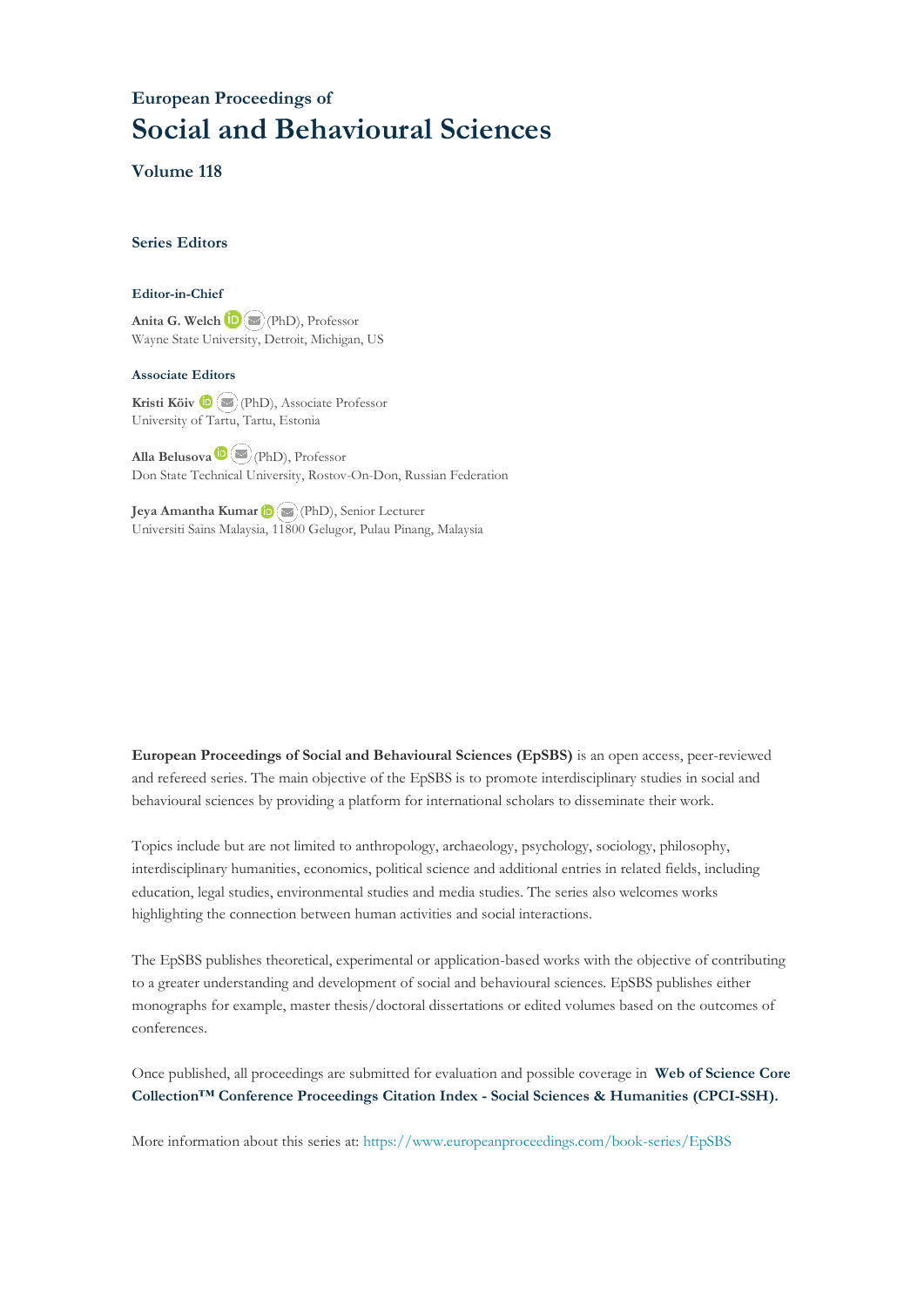# LANGUAGE AND TECHNOLOGY IN THE INTERDISCIPLINARY PARADIGM

## Selected, peer-reviewed papers from

International Conference on Language and Technology in the Interdisciplinary Paradigm (LATIP 2021), 1-3 April 2021, Novosibirsk & Irkutsk, Russia

# Edited by:

Olga Kolmakova, Olga Boginskaya, Sergei Grichin

# Editor(s) Affiliation(s):

#### **Olga Kolmakova, Associate Professor**

Director of Institute of Linguistics and Intercultural Communications of Irkutsk National Research Technical University, Russia

#### **Olga Boginskaya, Associate Professor,**

Department of the Second Department of Institute of Linguistics and Intercultural Communications of Irkutsk National Research Technical University, Russia

#### **Sergei Grichin, Associate Professor,**

Foreign Languages Department of Fac[ulty o](mailto:grichin@corp.nstu.ru)f Humanities of Novosibirsk State Technical University, Russia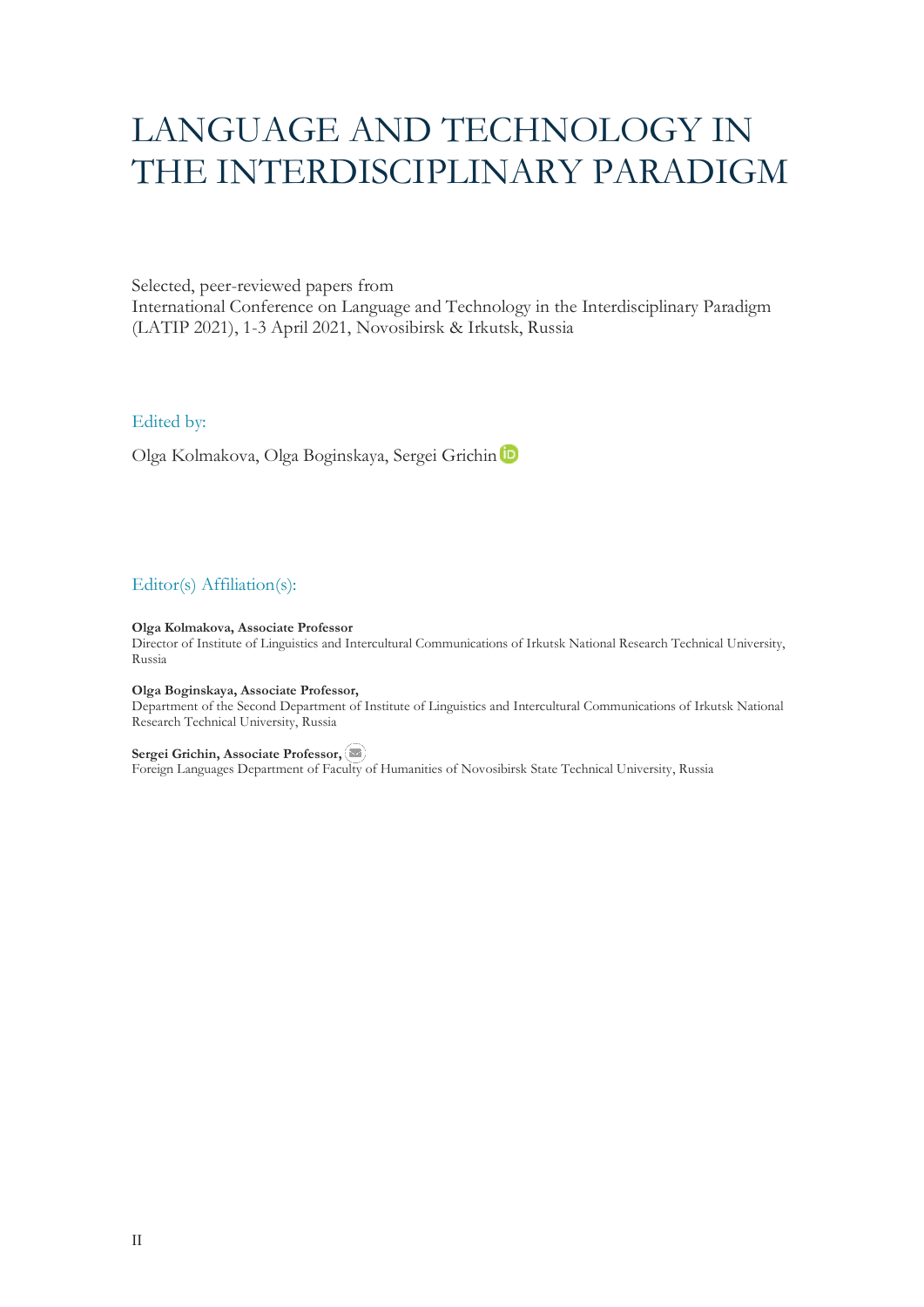

ISSN: 2357-1330 (online)

European Proceedings of Social and Behavioural Sciences

ISBN: 978-1-80296-117-1 (e-book)

LANGUAGE AND TECHNOLOGY IN THE INTERDISCIPLINARY PARADIGM

[https://doi.org/10.15405/epsbs\(2357-1330\).2021.12.1](https://doi.org/10.15405/epsbs(2357-1330).2021.12.1)

 $\fbox{CD}$ © The Editor(s) and The Author(s) 2021. This is an open access book distributed under the Creative Commons CC License BY-NC-ND 4.0. Unported License, permitting all non-commercial use, distribution, and reproduction in  $\overline{ND}$ any medium, provided the original work is properly cited.

This book is published by the registered company European Publisher Ltd. which is registered under the ISO London Limited. The registered company address is: 293 Green Lanes, Palmers Green, London, United Kingdom, N13 4XS Reg. Number: 9219513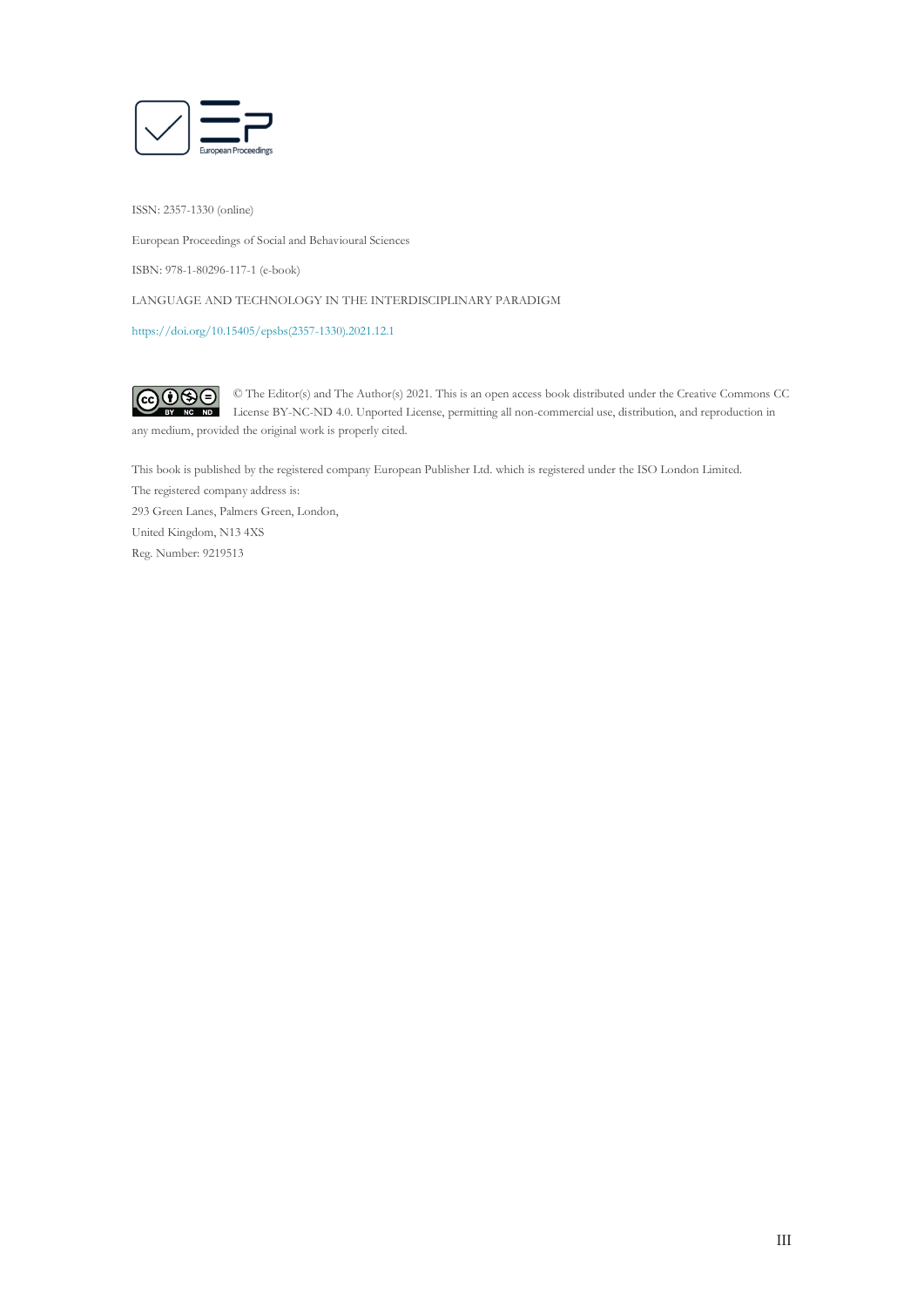# **Preface**

This volume contains proceedings of the International Conference on Language and Technology in the Interdisciplinary Paradigm (LATIP 2021), 1-3 April, 2021, Novosibirsk & Irkutsk, Russia.

The conference aimed to provide an interdisciplinary forum for researchers, practitioners and scholars and discussed linguistic and linguosemiotic aspects of the world languages and new teaching technologies.

The International Conference on Language and Technology in the Interdisciplinary Paradigm (LATIP 2021) is an interdisciplinary discussion platform, which brought together both teachers and researchers. This conference was attended by specialists in the field of linguistics and pedagogy. The geography of the participants covered various regions of Russia and Europe.

The reports presented at the Conference dealt with the following issues:

1) Cognitive linguistics and linguistic conceptology: current issues. 2) Textology and discourse studies: challenges and opportunities. 3) Psycho- and sociolinguistics: new trends. 4) Linguosemiotics: current issues. 5) Translation and translation studies in the era of globalization. 6) Current challenges and opportunities in Learning and Teaching. 7) Emerging Education Technology. 8) Education in the era of coronavirus. 9) Current issues of sociology in Russian education. 10) Digital technology: problems and trends.

These issues were discussed during four plenary sessions:

- Current challenges and opportunities in Learning and Teaching
- **Emerging Education Technology**
- **•** Problems of modern linguistics No 1
- **•** Problems of modern linguistics No 2

196 abstracts and registration proposals were received and 128 papers presented from 3 countries (Russia, Poland, Portugal) at the conference. Each author was allotted 10 minutes to present their paper, 5 minutes on discussion, and 3 minutes on debates.

Peer review process was managed without use of any specialized software. Web service Antiplagiat.ru was used to detect plagiarism. All papers were subjected through single-blind peer review process by two reviewers. The number of submissions received and reviewed was 196 and 189 qualified submissions were submitted to peer review. 114 manuscripts were accepted after revision indicating an acceptance rate of 58%. Total 28 peers involved in the review process. 9 out of 28 reviewers were invited from outside of the committee. Reviewers had to answer the following questions: 1) Does the contribution fit the scope? 2) Does the contribution feature original research? 3) Are the results and conclusions adequate? 4) Does the presentation style meet academic standards?

We would like to express our gratitude and appreciation to all attendees, contributors for all their great scientific input and for many fruitful discussions and interaction. We also want to honor almost three dozen reviewers for their time and effort contributed to make this volume published. Special thanks goes to editors, chairs and their assistants for tremendous work they have done on handling the correspondence, coordinating peer-review process, proof-reading and copy-editing papers.

26 November, 2021

#### **Olga Kolmakova, Associate Professor,**

Director of Institute of Linguistics and Intercultural Communications of Irkutsk National Research Technical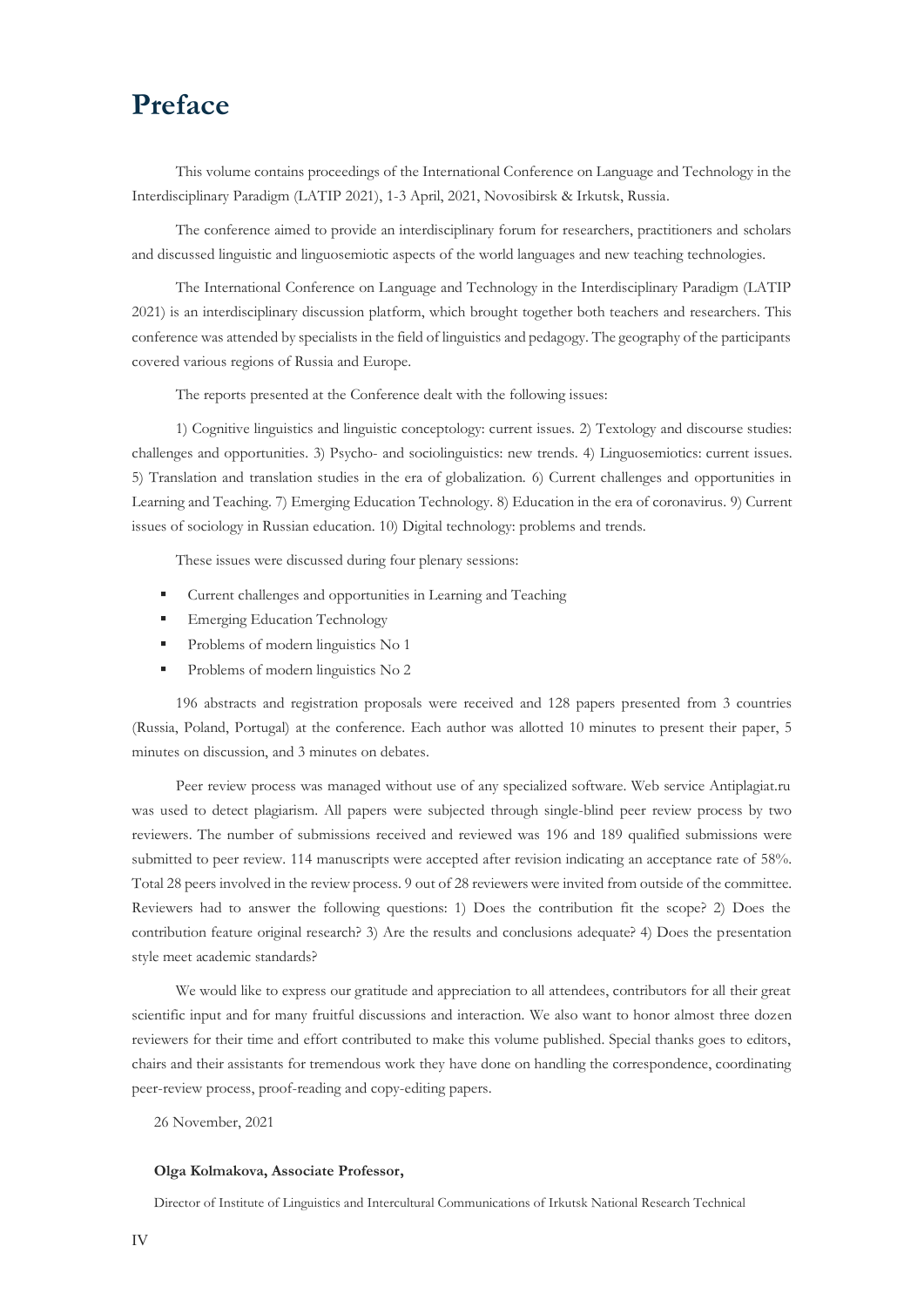# **Chairs**

Olga Kolmakova, Associate Professor

*Director of Institute of Linguistics and Intercultural Communications of Irkutsk National Research Technical* 

*University, Russia*

Sergei Grichin, Associate Professor,

*Foreign languages department of Faculty of Humanities of Novosibirsk State Technical University, Russia*

# **International Scientific/Editorial Committee Members**

- Thierry Villemin, Premier Vice-Président de l'Université Savoie Mont Blanc (France)
- Claudia Müller, Dr. Phil. DAAD lecturer (Germany)
- Zhao Chenyu, PhD (Economics), Associate Professor, Shenyang University (Liaoning, China)
- Tareva Elena, Doctor of Science (Pedagogy), Professor, Director of the Institute of Foreign Languages, Moscow City Pedagogical University (Russia)
- Kaplunenko Aleksander, Doctor of Sciences (Philology), Professor, Professor of the Department of Translation and Translation Studies, Institute of Philology, Foreign Languages and Media Communication, Irkutsk State University (Russia)
- Kolmakova Olga, Candidate of Sciences (Pedagogy), Director of the Institute of Linguistics and Intercultural Communication, Irkutsk National Research Technical University (Russia)
- Kunitsyna Evgeniya, Doctor of Sciences (Philology), Professor of the Department of Translation and Translation Studies, Institute of Philology, Foreign Languages and Media Communication, Irkutsk State University (Russia)
- Merkureva Vera, Doctor of Sciences (Philology), Professor of the Department of Roman and Germanic Philology, Institute of Philology, Foreign Languages and Media Communication, Irkutsk State University (Russia)
- Boginskaya Olga, Doctor of Sciences (Philology), Associate Professor of the Department of Foreign Languages, Institute of Linguistics and Intercultural Communication, Irkutsk National Research Technical University (Russia)
- Podlinyaev Oleg, Doctor of Sciences (Pedagogy), Professor of the Department of Pedagogy, Pedagogy Institute, Irkutsk State University (Russia)
- Struk Elena, Doctor of Sciences (Philosophy), Head of the Department of Sociology and Psychology, Irkutsk National Research Technical University (Russia)
- Dugarmaa Sandagsuren, PhD, Head of the Department, Mongolian University of science and Technology (Mongolia)
- Modrzycka Irina, Ph.D, Professor, Wroclaw University of Science and Technology (Poland)

# **Organizing Committee Members**

- Pashaeva Irina, Candidate of Sciences (Philology), Associate Professor of the Department of Foreign Languages, Irkutsk National Research Technical University
- Boginskaya Olga, Doctor of Sciences (Philology), Associate Professor of the Department of Foreign Languages, Institute of Linguistics and Intercultural Communication, Irkutsk National Research Technical University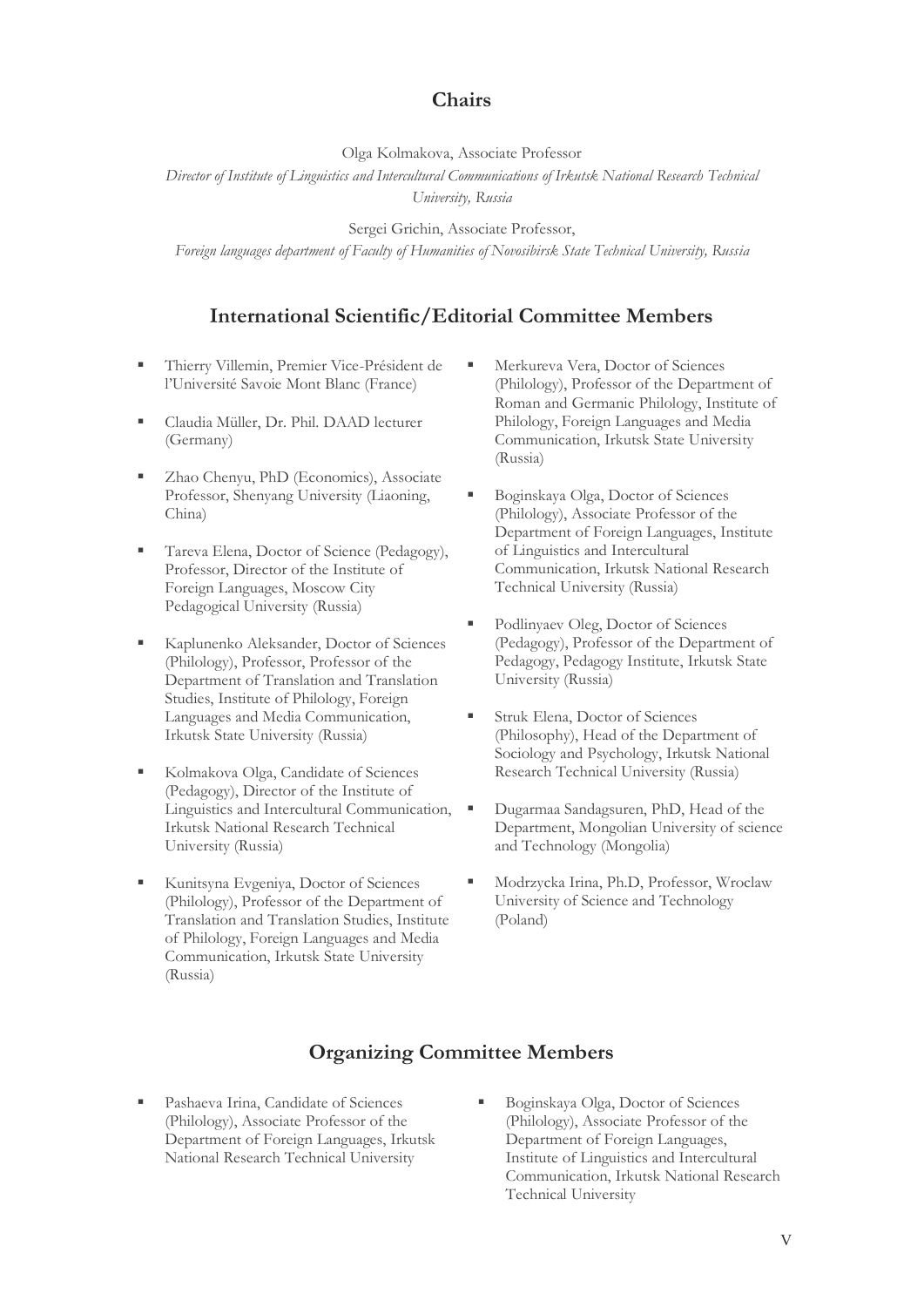- Kolmakova Olga, Candidate of Sciences (Pedagogy), Director of the Institute of Linguistics and Intercultural Communication, Irkutsk National Research Technical University
- Aripova Darya, Candidate of Sciences (Philology), Head of the Department of Foreign Languages No. 2, Irkutsk National Research Technical University
- Ivantsova Natalya, Candidate of Sciences (Pedagogy), Associate Professor of the Department of Foreign Languages No. 1, Irkutsk National Research Technical University

# **Keynote Speakers**

**Developing Academic Writing Skills Through Reflection** Anna Grigorenko, Novosibirsk State Technical University, Russia

**Discursive Programming as a Means of Sustaining the Attention of the Audience** Vera L. Sokolova, Moscow State Linguistic University, Russia

# **Plenary Speakers**

**Development Of E-Course in Foreign Languages: Paroemia as a Linguocultural Component** Zlata M. König, Novosibirsk State Technical University, Russia

**Principles of Regulation of the Individual Style of Foreign Language Communication** Nataliya N. Kuvshinova, Irkutsk National Research Technical University, Russia

**Discourse Analysıs of German News About Refugees: The Interaction of Language Means** Pavel Boldakov, Irkutsk National Research Technical University, Russia

**Dash: Evocative Potentıal in Contemporary German Belles-Lettres Discourse** Alevtina A. Plisenko, Irkutsk National Research Technical University, Russia

## **Linguo-Cognitive Commentıng on Paremias**

Elena V. Markelova, Novosibirsk State Technical University, Russia

**Russia and Russian Culture in English-Language Internet Space Memes** Anna Gorshunova, Novosibirsk State Technical University, Russia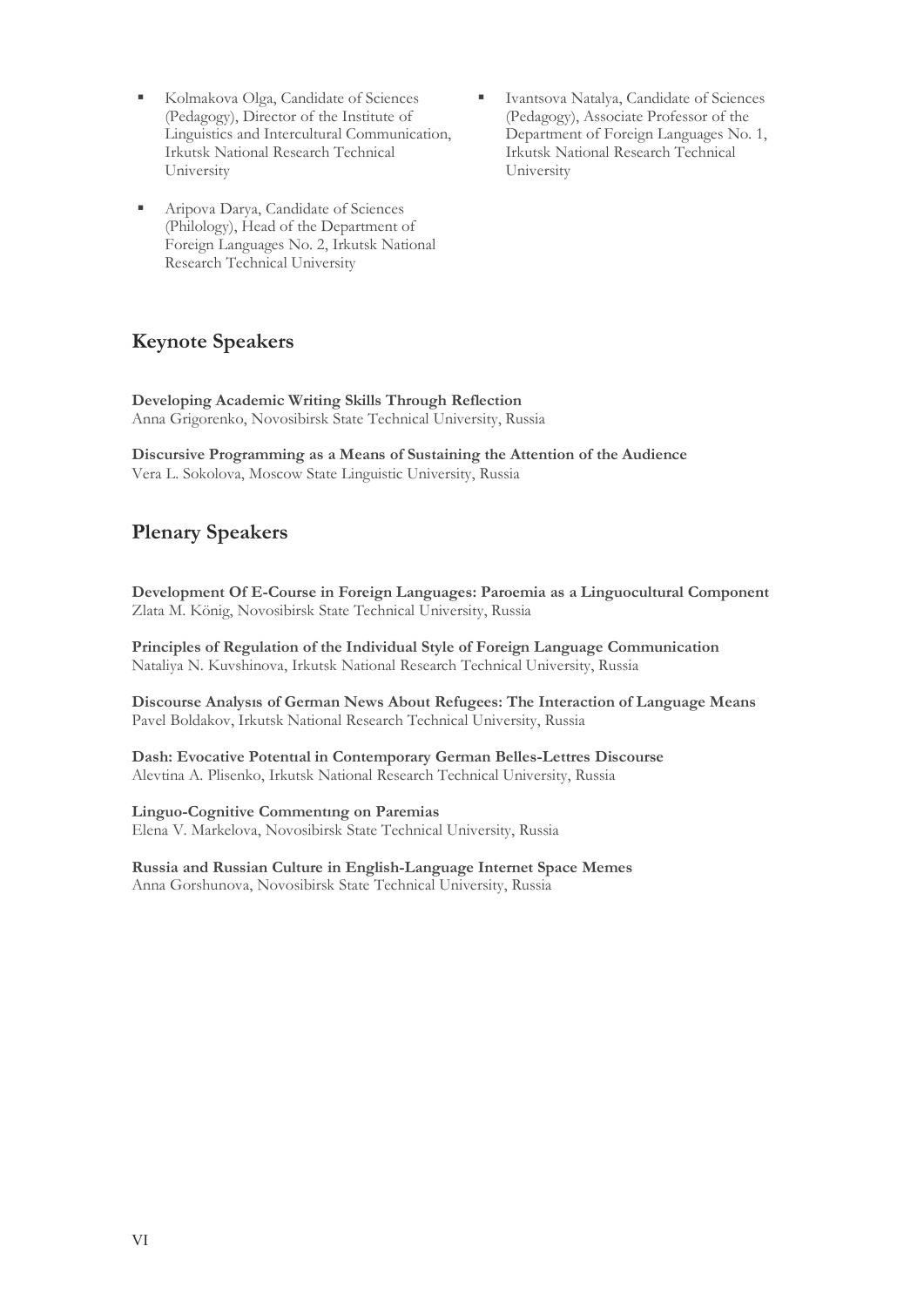# **Table of Contents**

## **No: 1**

Title: Paradigmatic Relations of Members of a Lexical-Semantic Group With Graded Semantics *Pages: 1 - 8*

Authors: Elena Albertovna Maklakova, Sergey Alekseevich Yermakov

# **No: 2**

Title: Open Innovation Model of Improving Critical Thinking Competence in University Students *Pages: 9 - 16* Authors: Elena Kamysheva, Irina Kulamikhina, Olga Samylova

# **No: 3**

Title: Correlation of Semantic Components in the Structure of Word Semantics *Pages: 17 - 23* Authors: Elena Maklakova, Liudmila Litvinova

# **No: 4**

Title: To the Question of Concrete Nouns as Sources for Italian Quantizers *Pages: 24 - 29* Authors: Kseniya Aksenova

# **No: 5**

Title: On the Semantics of Syntactic Units in Subject Position *Pages: 30 - 36* Authors: Valery Alexandrovich Doroshenkov, Yulia Nikolaevna Sinitsyna, Svetlana Alexandrovna Tikhonova, Anastasia Sergeevna Mayorova

# **No: 6**

Title: Barriers in Foreign Language Acquisition in Different Periods of Adulthood *Pages: 37 - 44* Authors: Natalya Brem

# **No: 7**

Title: Translation of Culturally and Thematically Marked Lexical Units in The Literary Text *Pages: 45 - 50* Authors: Tatiana Evgenievna Zhakova, Oleg Yevgenievich Pokhalenkov

#### **No: 8**

Title: Creative Dialogue in Informal Art Associations: Axiological Aspect *Pages: 51 - 60* Authors: Anna Vladimirovna Kirilova

# **No: 9**

Title: Linguotranslation Analysis of the Poem «The Grasshopper and the Cricket» *Pages: 61 - 69* Authors: Maria Berezovskaya, Marina Vlavatskaya

#### **No: 10**

Title: Structural Schemes of English Chess Terminology *Pages: 70 - 76* Authors: Irina Zhuravleva, Marina Vlavatskaya

#### **No: 11**

Title: Urbanonyms as Markers of Multicultural Urban Space *Pages: 77 - 82* Authors: Elena Alekseeva

# **No: 12**

Title: Russian Language in Intercultural Communication During the 17th Century West Siberian Frontier *Pages: 83 - 89* Authors: Lyudmila Inyutina, Tatiana Shilnikova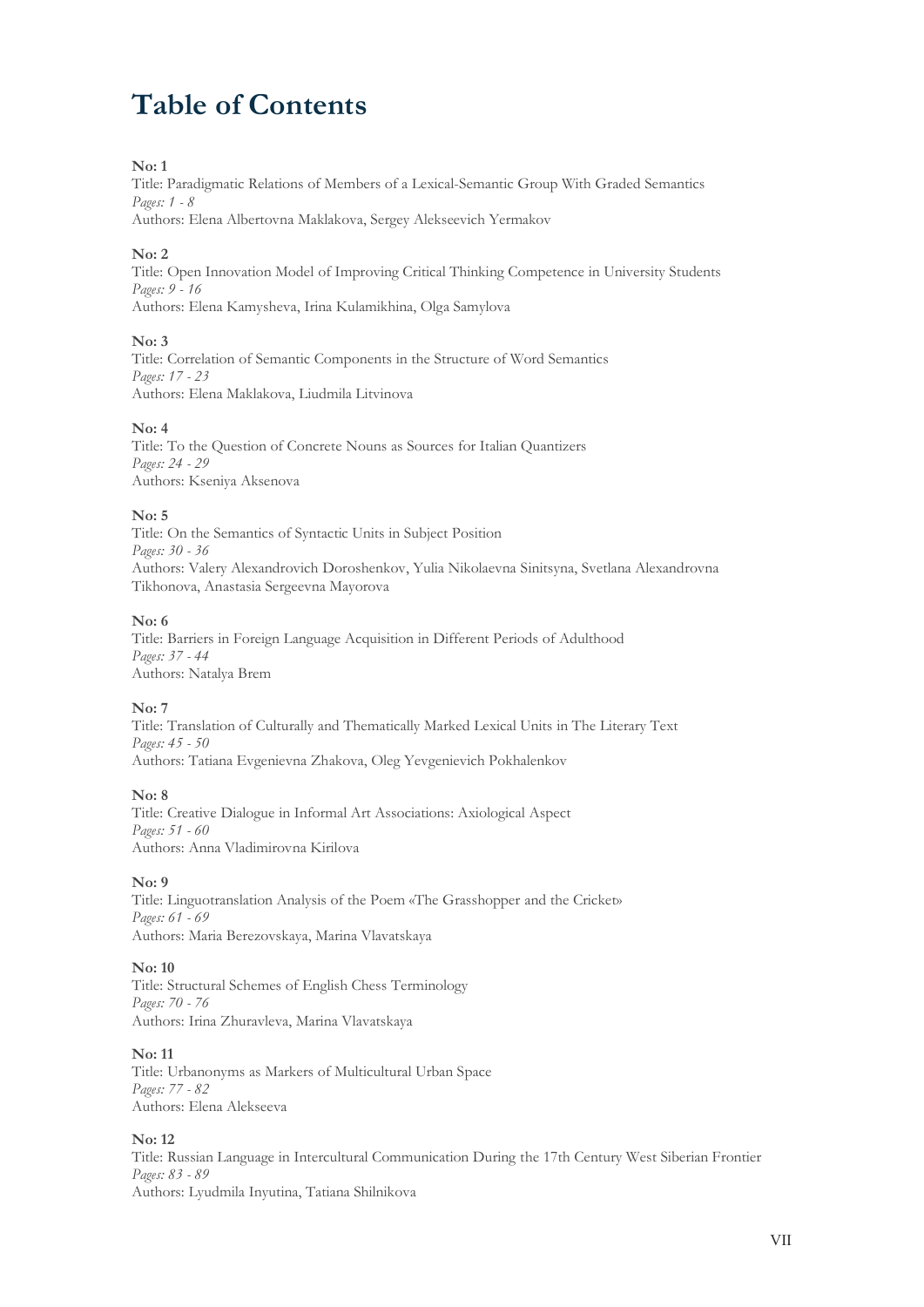Title: "Deaf Stories" in the Discourse of Researching "Closed" Community Culture *Pages: 90 - 97* Authors: Lyudmila Osmuk, Olga Varinova, Cedric Moreau

#### **No: 14**

Title: Development of E-Course in Foreign Languages: Paroemia as a Linguocultural Component *Pages: 98 - 106* Authors: Zlata König, Maja Morozova

#### **No: 15**

Title: Comparative Analysis of Rhythm in Advertising Texts Supported by Proserhythmdetector Automated Tool *Pages: 107 - 115* Authors: Elena Boychuk, Inna Vorontsova, Mariya Johnson

## **No: 16**

Title: Applying Translation Mistakes Classifications to Work Out the Translation Quality Assessment Criteria *Pages: 116 - 122* Authors: Natalya Medvedeva

#### **No: 17**

Title: The American Movies as a Discourse and a Source of Russian Stereotypes *Pages: 123 - 136* Authors: Olesya Gennadievna Orlova

#### **No: 18**

Title: Assessment of Students' Creative Texts in a Foreign Language: Methodological Issues *Pages: 137 - 143* Authors: Yulia Makarova, Anna Tarabakina

#### **No: 19**

Title: Distance Methods of Foreign Language Teaching in Russia: Practical and Theoretical Aspects *Pages: 144 - 156* Authors: Sofia Nikroshkina

#### **No: 20**

Title: The Metaphorical Representation of the Covid-19 Pandemic in the Turkish Media *Pages: 157 - 164* Authors: Inna Ona

#### **No: 21**

Title: Intonation Transferring: An Analysis of Pitch Movements in Dubbed Translation *Pages: 165 - 172* Authors: Olga Shevchenko

#### **No: 22**

Title: Modern Yakut Cinema: Logos, Ethos, Pathos *Pages: 173 - 179* Authors: Natalya Vadimovna Oturgasheva

#### **No: 23**

Title: Literary Text Comprehension and Translation: The Role of Different Sensory Modalities Interaction *Pages: 180 - 187* Authors: Natalia Pomuran, Marina Lukhmanova

#### **No: 24**

Title: Visual Context as a Means of Teaching Technical Translation *Pages: 188 - 196* Authors: Larisa Fedyuchenko

#### **No: 25**

Title: Term "Homonymy" as a Semantic Category *Pages: 197 - 205* Authors: Vera Dmitrievna Tabanakova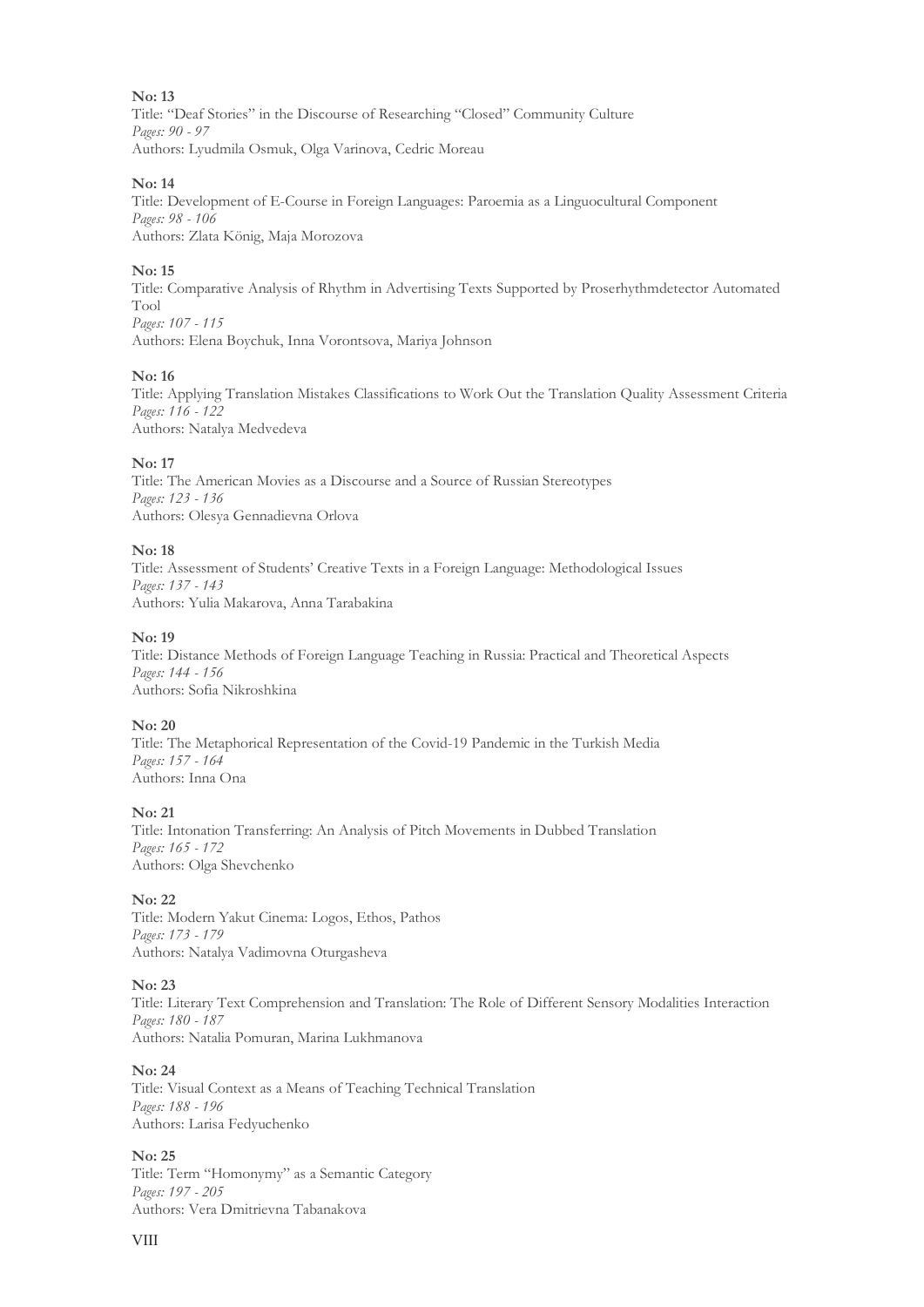Title: Building Intercultural Competence Through Studying the Phraseological Stock of the Language *Pages: 206 - 212* Authors: Elena Fedyaeva, Marina Ivleva

#### **No: 27**

Title: Evidentiality in Russian and English Ras: A Comparative Study *Pages: 213 - 220* Authors: Sergei Grichin, Olga Ulyanova

#### **No: 28**

Title: Feedback as a Means of Motivation in Foreign Language Teaching *Pages: 221 - 227* Authors: Irina Barabasheva

#### **No: 29**

Title: Comparative Study of Phonetic Systems of Armenian, Russian, Chinese and English Languages *Pages: 228 - 237* Authors: Sofia Nikroshkina

#### **No: 30**

Title: East – West. The Nature of Value Opposition *Pages: 238 - 245* Authors: Elena Davidson, Rimma Kramarenko

#### **No: 31**

Title: Developing Academic Writing Skills Through Reflection *Pages: 246 - 253* Authors: Anna Grigorenko

#### **No: 32**

Title: Actual Division: Its Distinctive Features in Scientific Russian and English Speech *Pages: 254 - 261* Authors: Elena Guzheva

# **No: 33**

Title: Evolution of Approaches to Teaching Writing in Native and Foreign Language *Pages: 262 - 269* Authors: Nataliya Ivanovna Kolesnikova, Darya Sergeevna Nevostrueva

#### **No: 34**

Title: Value Aspects of the Activities of the Novosibirsk Regional Russian-German House *Pages: 270 - 277* Authors: Elena Leonidovna Plavskaya

#### **No: 35**

Title: Teaching Russian Sign Language: Methodological Principles and Their Implementation *Pages: 278 - 285* Authors: Anna Tarabakina, Elena Yatsutko

#### **No: 36**

Title: Inanimate Alice in Portuguese Schools *Pages: 286 - 292* Authors: Ana Maria Machado

#### **No: 37**

Title: Children's Literature as a Political Weapon: The 2018 "Rabbit Affaire" *Pages: 293 - 299* Authors: Ana Maria Machado

### **No: 38**

Title: Russia and Russian Culture in English-Language Internet Space Memes *Pages: 300 - 311* Authors: Anna Gorshunova, Anastasiya Krotova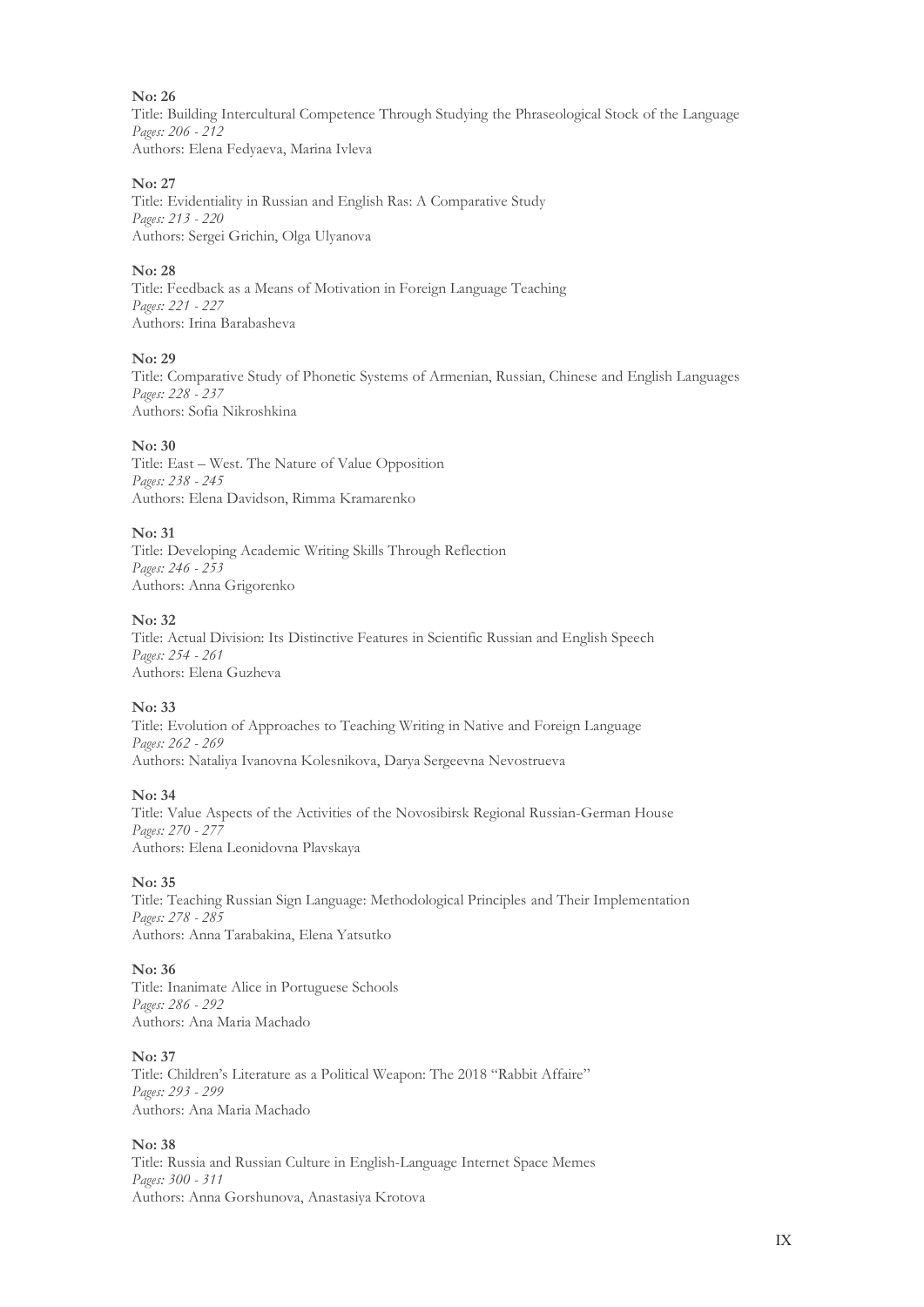Title: Combinatorial Linguistics Terms in the Russian Language: The Syntactic Method of Formation *Pages: 312 - 319* Authors: Marina Andreevna Efanova

#### **No: 40**

Title: Peculiarities of Language and Style of Texts for Construction Workers *Pages: 320 - 326* Authors: Yuliya Ridnaya, Nataliya Kolesnikova, Yuliya Ridnaya

#### **No: 41**

Title: Optimal Strategy of Intercultural and Social Interaction for Modern Russia *Pages: 327 - 334* Authors: Tatyana Zaytseva

#### **No: 42**

Title: The Problem of Lexical Interference in Teaching Translation *Pages: 335 - 343* Authors: Elizaveta Dmitrienko, Marina Vlavatskaya

#### **No: 43**

Title: Second Language Prosody Acquisition by Teleut Natives *Pages: 344 - 352* Authors: Elena Shestera

#### **No: 44**

Title: Combinatorial-Semantic Specifics of Colorative Collocations With Component White *Pages: 353 - 359* Authors: Larisa Vladimirovna Tsvenger

#### **No: 45**

Title: Performativity in French, English and Russian Voice and Silent Charms *Pages: 360 - 367* Authors: Elena Krivenko

# **No: 46**

Title: Regional Intercultural Communication Models: Structural and Typological Analysis *Pages: 368 - 379* Authors: Yana Ivashchenko

#### **No: 47**

Title: ST&RT With Alice: A Multimodal Literacy Experience For Science And Technology Learning *Pages: 380 - 384* Authors: Valerie Harlow Shinas, Ian Harper, Kyle Stooshnov, Amanda Hovious

#### **No: 48**

Title: Age-Associated Developmental Trajectories For Verbal Divergent Thinking *Pages: 385 - 391* Authors: Olga Razumnikova, Vladislav Kagan

#### **No: 49**

Title: Linguistics In Security Studies: Content Analysis Of Nuclear Doctrines *Pages: 392 - 398* Authors: Gleb Vyacheslavovich Toropchin

#### **No: 50**

Title: Technology Of Training Technical University Instructors To Use Ict In Blended Learning *Pages: 399 - 417* Authors: Yevgeny Turlo, Alexandra Alyabieva

#### **No: 51**

Title: Society as a Socio-Linguistic Construction *Pages: 418 - 425* Authors: Oksana Bogatyreva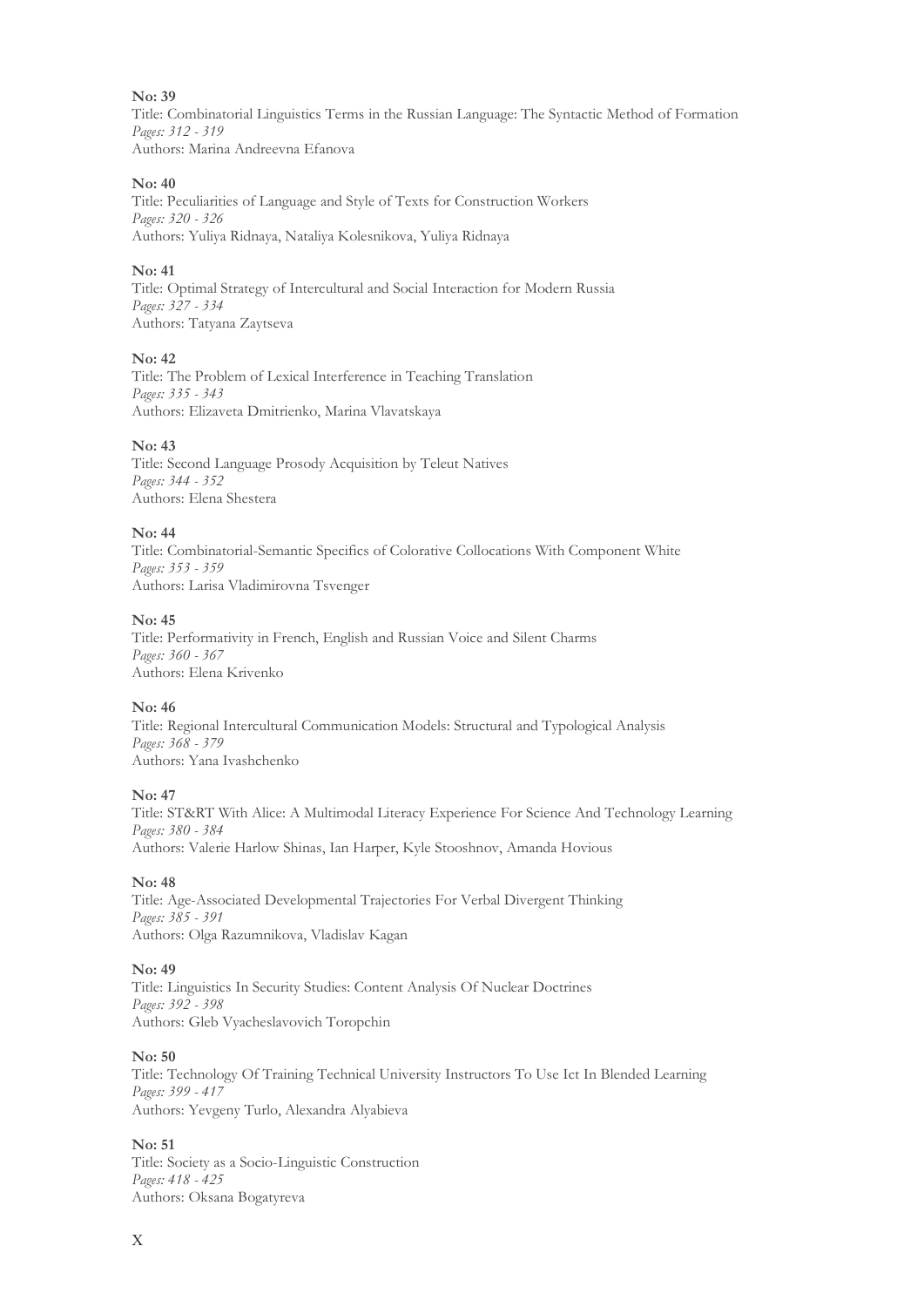Title: Creativity And Educational Motivation As Factors Of Academic Performance During The Pandemic *Pages: 426 - 432* Authors: Tatiana Dvoretskaia, Darya Lukanenkova, Gerda Prutko, Alexandra Tambovtseva

#### **No: 53**

Title: Linguo-Cognitive Commenting On Paremias *Pages: 433 - 441* Authors: Elena Markelova

#### **No: 54**

Title: Tale Of The Troyka By A. And B. Strugatsky: A Discourse Interaction *Pages: 442 - 449* Authors: Irina Suprunova

**No: 55**

Title: Difficulties In Teaching And Learning Scientific Genres *Pages: 450 - 454* Authors: Nataliya Kolesnikova, Yuliya Ridnaya

#### **No: 56**

Title: Principles Of Task Development For Training Post-Editing Of Machine Translation *Pages: 455 - 462* Authors: Vlada Dorozhkina, Marina Ivleva

#### **No: 57**

Title: CLIL works in Teaching ICT In Pre-Service Language Education *Pages: 463 - 470* Authors: Elena Melekhina, Irina Kazachikhina

#### **No: 58**

Title: Structural types of terms in the subject area of maritime engineering *Pages: 471 - 479* Authors: Igor Olegovich Smirnov, Bozhena Borisovna Dokuto, Tatyana Dmitrievna Kurshakova

# **No: 59**

Title: Divine Non-Existence: Linguistic Means For Expressing Uncertainty In God Cognition In Areopagitica *Pages: 480 - 487* Authors: Nataliya Nikolaeva, Anton Yermoshin

#### **No: 60**

Title: Connotation Of Words With A Specific Subject Meaning *Pages: 488 - 493* Authors: Maria Suntsova

#### **No: 61**

Title: Emotional intelligence and conflict interaction in Russia and in the Netherlands *Pages: 494 - 499* Authors: Elena Semenovna Sinelnikova

#### **No: 62**

Title: Image Of A Modern Successful University Teacher *Pages: 500 - 505* Authors: Tatyana Anatoljevna Arkanova, Yuliya Vyacheslavovna Trofimova

#### **No: 63**

Title: Formation Of Collocational Competence Through Information And Communication Technologies *Pages: 506 - 516* Authors: Elena Arkhipova, Marina Vlavatskaya

#### **No: 64**

Title: Comparative Characteristics Of Information Sources In English And German Arctic Media Discourse *Pages: 517 - 525* Authors: Tatyana Astakhova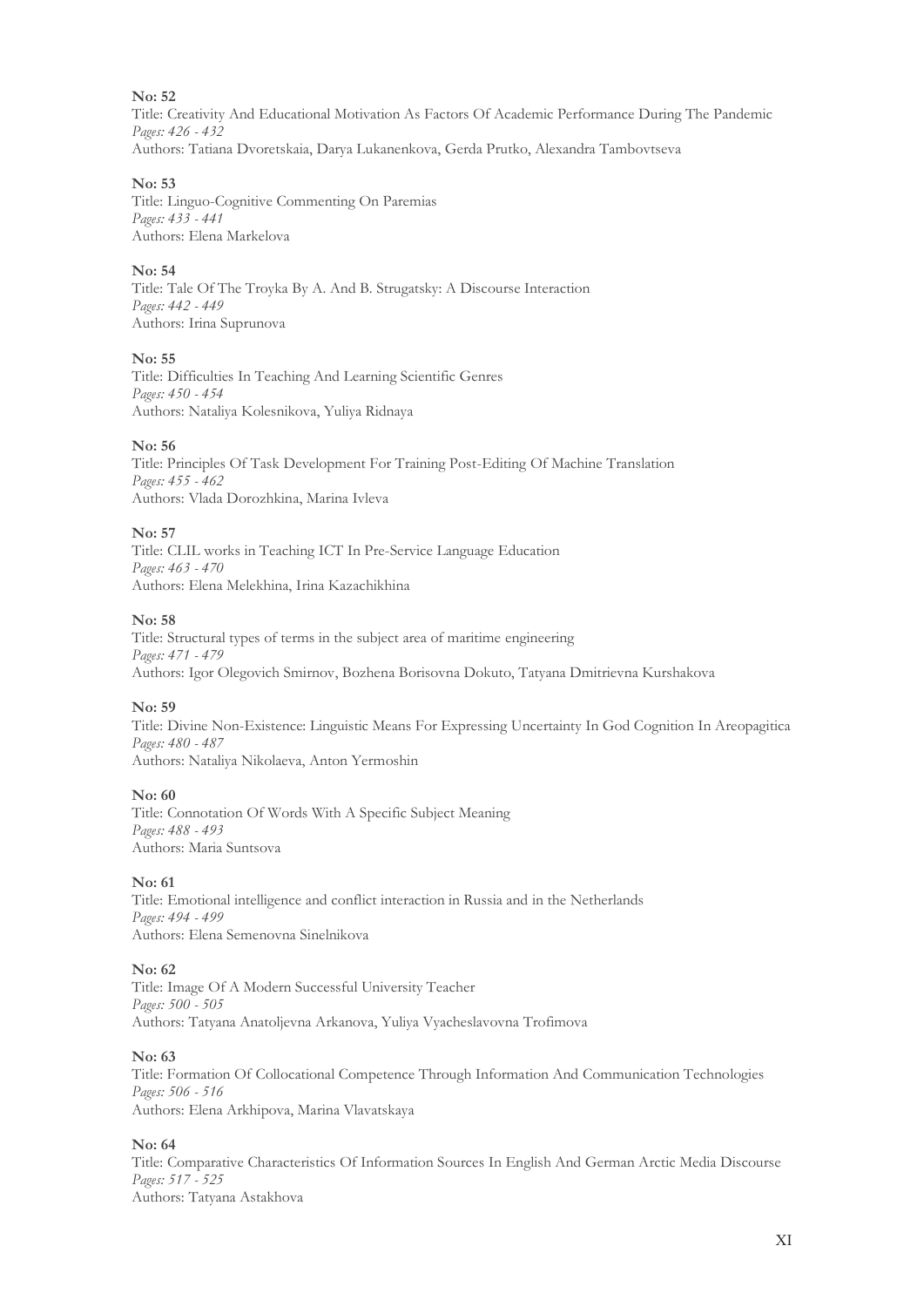Title: Professional Competencies In Territorial Tourism Industry In The Context Of Viral Risks *Pages: 526 - 535* Authors: Natalia Bitter, Aleksandr Dunets, Natalia Bespalova, Nina Gubina, Olga Frolova

#### **No: 66**

Title: Symbolic Meanings Of Runes Within The Linguistic Worldview Of Ancient Germans *Pages: 536 - 542* Authors: Roman Bogachev, Inna Fedyunina, Julia Melnikova, Inna Koteneva, Natalia Kudryavtseva

#### **No: 67**

Title: Recent Changes In The Axiological Status Of Encyclopedic Anthroponyms *Pages: 543 - 551* Authors: Svetlana Bogdanova, Elena Ignatieva

#### **No: 68**

Title: Reading Circles Impact On English As A Foreign Language Students' Motivation *Pages: 552 - 560* Authors: Alena Vasilevna Bozhkova

#### **No: 69**

Title: Diagnosing Barriers In Foreign Language Acquisition *Pages: 561 - 568* Authors: Natalya Brem

#### **No: 70**

Title: Women Evaluation In English Maxims *Pages: 569 - 578* Authors: Olga Byessonova

#### **No: 71**

Title: Horizontal Network Organization Form Of Undergraduates' Research Activities Based On Interdisciplinary Interaction *Pages: 579 - 587* Authors: Svetlana Nikolayevna Dvoryatkina, Anzhelika Aleksandrovna Dyakina

#### **No: 72**

Title: National Stereotypes In The Discourse Of Effective Advertising *Pages: 588 - 597* Authors: Irina Victorovna Erofeeva, Svetlana Evgenievna Kaplina

#### **No: 73**

Title: Students' Readiness For Speech Production In The Second Language *Pages: 598 - 604* Authors: Maria Fedorova, Tatiana Vinnikova, Irina Churilova

#### **No: 74**

Title: Media Security Protection: New Methodology For Authorship Examination Of The Internet Discourse *Pages: 605 - 614* Authors: Vladimir Dmitrievich Nikishin, Vladimir Dmitrievich Nikishin, Konstantin Mickailovich Bogatyrev

#### **No: 75**

Title: Layers Of Social Mythology In Linguistic Consideration: Linguocultural Type And Archetype *Pages: 615 - 621* Authors: Ekaterina Gileva, Elena Dubrovskaya

#### **No: 76**

Title: Mixed Multimodal Metaphors In Advertising In English *Pages: 622 - 629* Authors: Ekaterina Golubkova, Maria Taymour

#### **No: 77**

Title: Text And Discourse As Specialized System Of Professionally Oriented Communication *Pages: 630 - 639* Authors: Natalia Nikolayevna Gonchar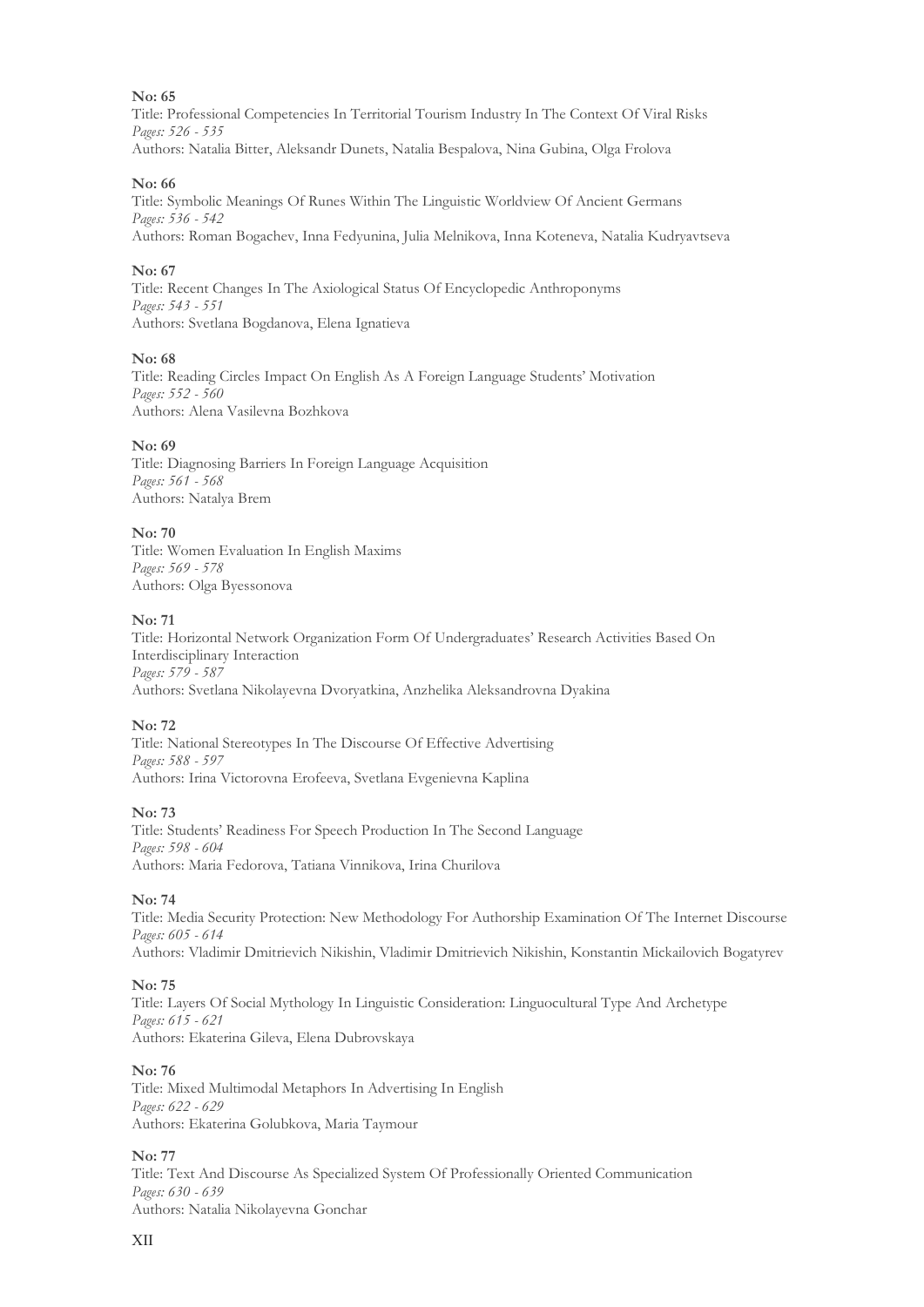**No: 78** Title: Education Of The Near Future: Trends And Opportunities *Pages: 640 - 647* Authors: Victoria Goncharova

#### **No: 79**

Title: Pragmatic Aspect Of A News Video-Verbal Text *Pages: 648 - 655* Authors: Elena Poskachina, Tatiana Gorbunova, Lena Zamorshchikova

#### **No: 80**

Title: Visual Presentation Of Educational Material And Modelling In Teaching *Pages: 656 - 661* Authors: Elena Lazarevna Guseinova

#### **No: 81**

Title: Linguistic Analysis Of Automatic Thouths And Cognitive Distortions Causing Individual's Psychological Problems *Pages: 662 - 674* Authors: Yuliya Kosheleva

#### **No: 82**

Title: The Multy-Genre Quality Of Camp Literature *Pages: 675 - 682* Authors: Elena Vladimirovna Narbut, Andrei Evgenievich Krasheninnikov

#### **No: 83**

Title: Causes and Effects of Students' Decreased Motivation in Shifting to Distance Learning *Pages: 683 - 692* Authors: Juliya Kremleva, Tatiana Kulakova, Nadezhda Loginova, Olga Ponomarenko, Tatiana Romanova

#### **No: 84**

Title: Integrating Visual Literacy Teaching into the English for Specific Purposes Course *Pages: 693 - 706* Authors: Irina Kulamikhina, Elena Kamysheva, Olga Samylova

#### **No: 85**

Title: Principles of Regulation of the Individual Style of Foreign Language Communication *Pages: 707 - 715* Authors: Nataliya Kuvshinova, Bogdan Kim, Julia Mametova

#### **No: 86**

Title: Proverbs About Friends and Enemies: Implications as The Reflection of Cognition *Pages: 716 - 722* Authors: Alesya Leontyeva, Elena Kotova, Maria Ovchinnikova, Elena Lineva, Elena Savelyeva

#### **No: 87**

Title: An Internal and External Influence of Extralinguistic Factors on Cockney Dialect *Pages: 723 - 731* Authors: Elena Mikhaleva, Galina Abramova

#### **No: 88**

Title: Discourse Strategies in Presenting a Spoken Summary *Pages: 732 - 742* Authors: Yelena Nikolayevna Mitrofanova

#### **No: 89**

Title: Covid-19 Realities in Yakut Media Texts *Pages: 743 - 750* Authors: Tatiana Nikolaeva, Anna Pribylykh

#### **No: 90**

Title: Text and Discourse Modeling as Contemporary Research Technology *Pages: 751 - 758* Authors: Elena Ogneva, Natalia Gusakova, Ilia Danilenko, Elena Mariasova, Natalia Trofimova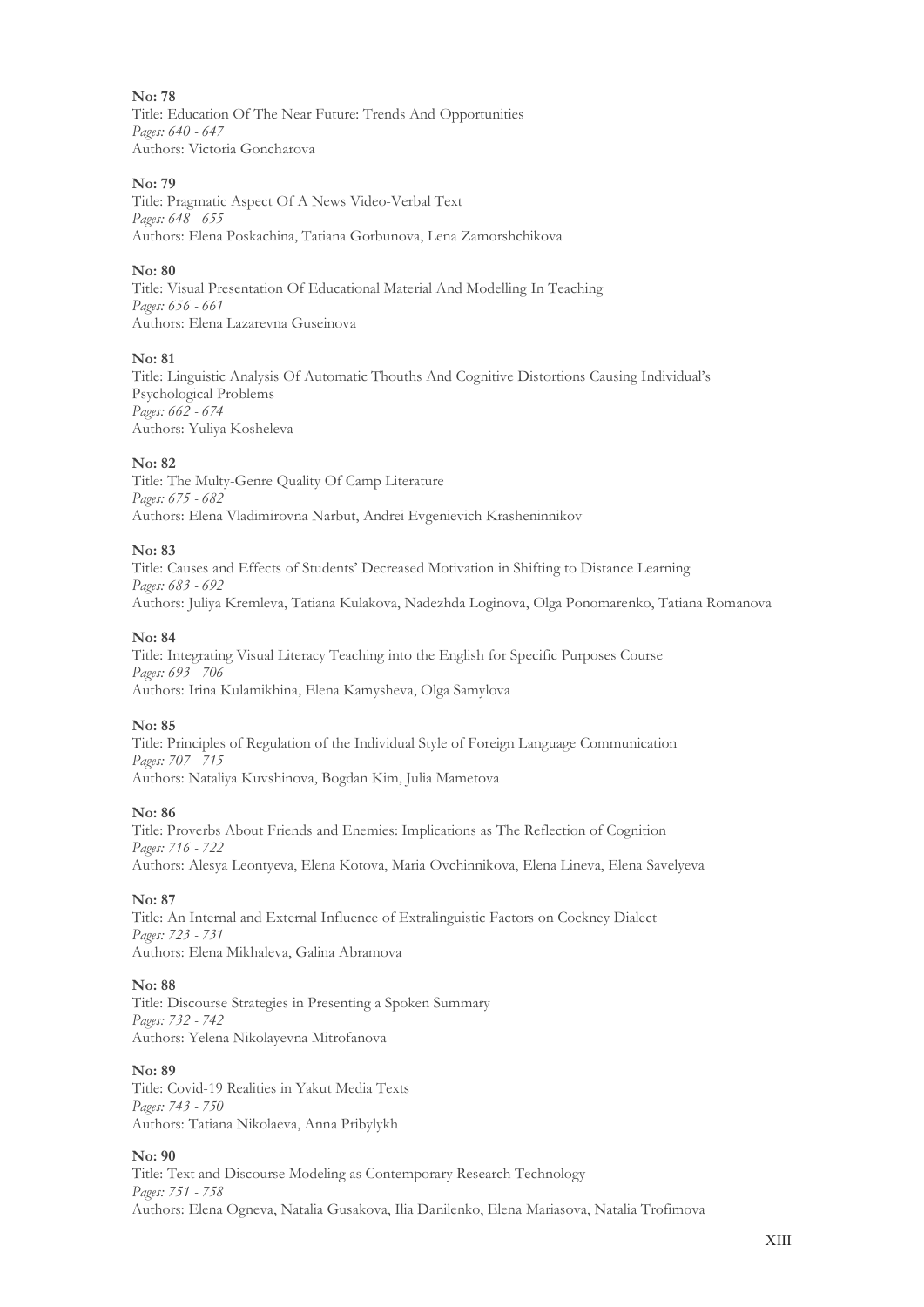Title: Phraseological Abstraction as a Process of Sign Redundancy Formation of Phraseological Intensifiers *Pages: 759 - 765* Authors: Vera Glyzina, Angelika Fedoryuk, Irina Pashaeva, Marina Sanina, Alina Shubina

#### **No: 92**

Title: Grammatical Conceptualization of the Russian Language in the Context of Korean Linguoculture *Pages: 766 - 776* Authors: Vladimir Borovik, Evgeniia Kolodina, Irina Pashkova

#### **No: 93**

Title: Dash: Evocative Potential in Contemporary German Belles-Lettres Discourse *Pages: 777 - 786* Authors: Alevtina Plisenko, Vera Merkuryeva, Nadezhda Efimova, Marina Violina, Maria Ruzhnikova

#### No: 94

Title: Peculiarities of Interethnic Conflicts Mainstreaming in American Literature of the 19th Century *Pages: 787 - 793* Authors: Olesya Polonskaya, Tatiana Kushnareva, Valeriya Pribytkova

#### **No: 95**

Title: Webometrics Ranking and Regional Universities: Analysing Results of Bunin Yelets State University *Pages: 794 - 799* Authors: Alexander Puzatykh

#### **No: 96**

Title: The Binary English Class at The Agrarian University *Pages: 800 - 806* Authors: Valery Romanov, Irina Zhebratkina, Irina Chivileva, Olga Knyazkova, Ekaterina Stepanova

#### **No: 97**

Title: Interchangeability in Representation of Static and Dynamic Situations in English Syntax *Pages: 807 - 814* Authors: Svetlana Rakhmankulova, Marina Safina, Anna Enina

#### **No: 98**

Title: Foreign Language Communicative Competence as a Component of the Personal Linguistic Capital *Pages: 815 - 821*

Authors: Anna Vladimirovna Sakharova, Elena Lvovna Smirnova, Oksana Grigorievna Ostapenko, Margarita Vladimirovna Grushina, Svetlana Germanovna Larina

#### **No: 99**

Title: Ethnoregional Elements in Ufa Graffiti Culture *Pages: 822 - 832* Authors: Elvina Akhnafovna Salikhova, Nailya Gaifullovna Iskuzhina, Guzel Abdrakhmanovna Karimova

#### **No: 100**

Title: Characteristics and Functions of English Verbs of Lexical-Semantic Group of Movement *Pages: 833 - 838* Authors: Liliya Zakarievna Samigullina, Eldar Faritovich Samigullin, Valeriy Borisovich Ivanaevskiy

#### **No: 101**

Title: Subjective Assessment of Dialects in the Terminology of German Dialectology *Pages: 839 - 846* Authors: Inna Valerievna Senina, Galina Aleksandrovna Ageeva, Vera Vasilyevna Litvinenko

#### **No: 102**

Title: Terms of Traditional Cuisine as Interlingual Gaps *Pages: 847 - 854* Authors: Olga Shibiko

#### **No: 103**

Title: Symbolizing the "Wind" concept in "The Twelve" poem by A. Blok *Pages: 855 - 863* Authors: Еlena Shimko, Nina Rudneva, Galina Korotkova, Еlena Yashina